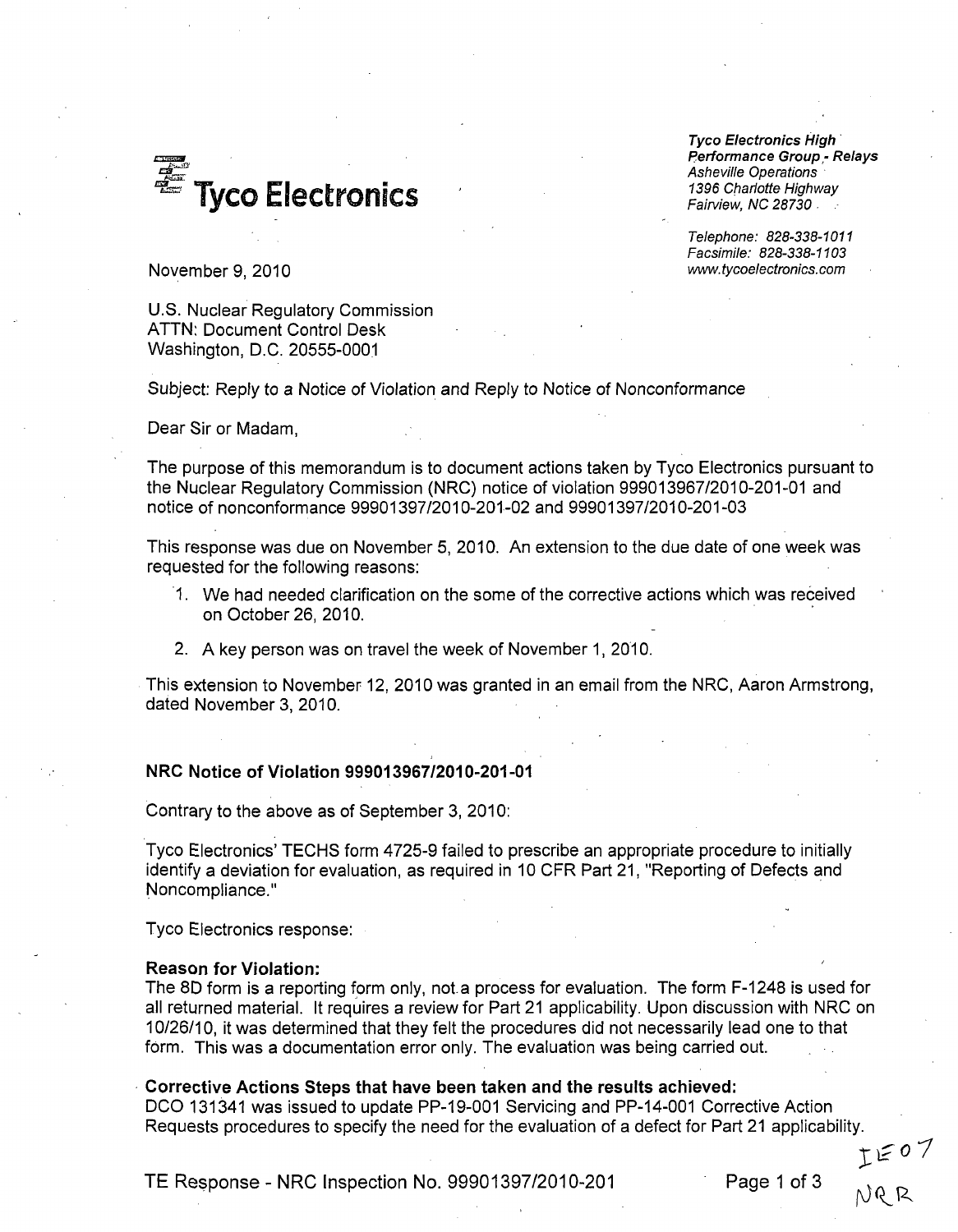# Corrective Steps to Avoid Further Violations:

The requirement to evaluate Part 21 applicability will also be included in the internal corrective action form for systemic issues.

# Date when full compliance will be achieved:

**DCO** 131341 was completed on 10/27/10. The Internal Corrective action system change will be effective 11/30/10.

## NRC Notice of nonconformance **99901397/2010-201-02**

Contrary to the above as of September 3, 2010:

1. Tyco Electronics' dedication program did not provide any objective evidence that technical evaluations had been performed to assure that the materials, parts, equipment and processes used for the manufacturing of the Agastat (E7000) were evaluated under the dedication program and would perform their intended safety-related function.

2. Tyco failed to document technical justifications for design process changes.

## Reason for Non Conformance:

(1). TE committed and has completed an exhaustive effort to establish drawing trees to properly identify all product critical characteristics. However, it is agreed that technical justification for our selection of these features was not fully captured at the time of evaluation. This was a human oversight in the desire to complete the identification. Proper thought was not put into documenting the actual thought processes into a justification. (2) TE maintains a design/process change history letter for all relevant product/process changes since production qualification. This was also a human oversight in not documenting the justifications for those changes.

Corrective Actions Steps that have been taken and results achieved - (1) TE has reestablished the technical review team and capture/record the technical justification for each critical feature identified in the established drawing trees. (2) TE agrees to add technical justifications to the change history letter in explanation as to why the specific change has not impacted the product performance in regards to original part qualification.

### Corrective Steps to avoid nonconformance:

These actions are detailed above.

# Date when full compliance will be achieved:

These actions will be completed by 2/4/2011.

### NRC Notice of nonconformance **99901397/2010-201-03**

Contrary to the above as of September 3, 2010:

Tyco Electronics failed to perform a documented evaluation of any supplier's performance.

#### Reason for Non Conformance:

Tyco Electronics was performing a documented audit of our three critical suppliers on a triannual basis. TE was unaware that a documented annual evaluation was required. Only one of

TE Response - NRC Inspection No. 99901397/2010-201 Page 2 of **3**